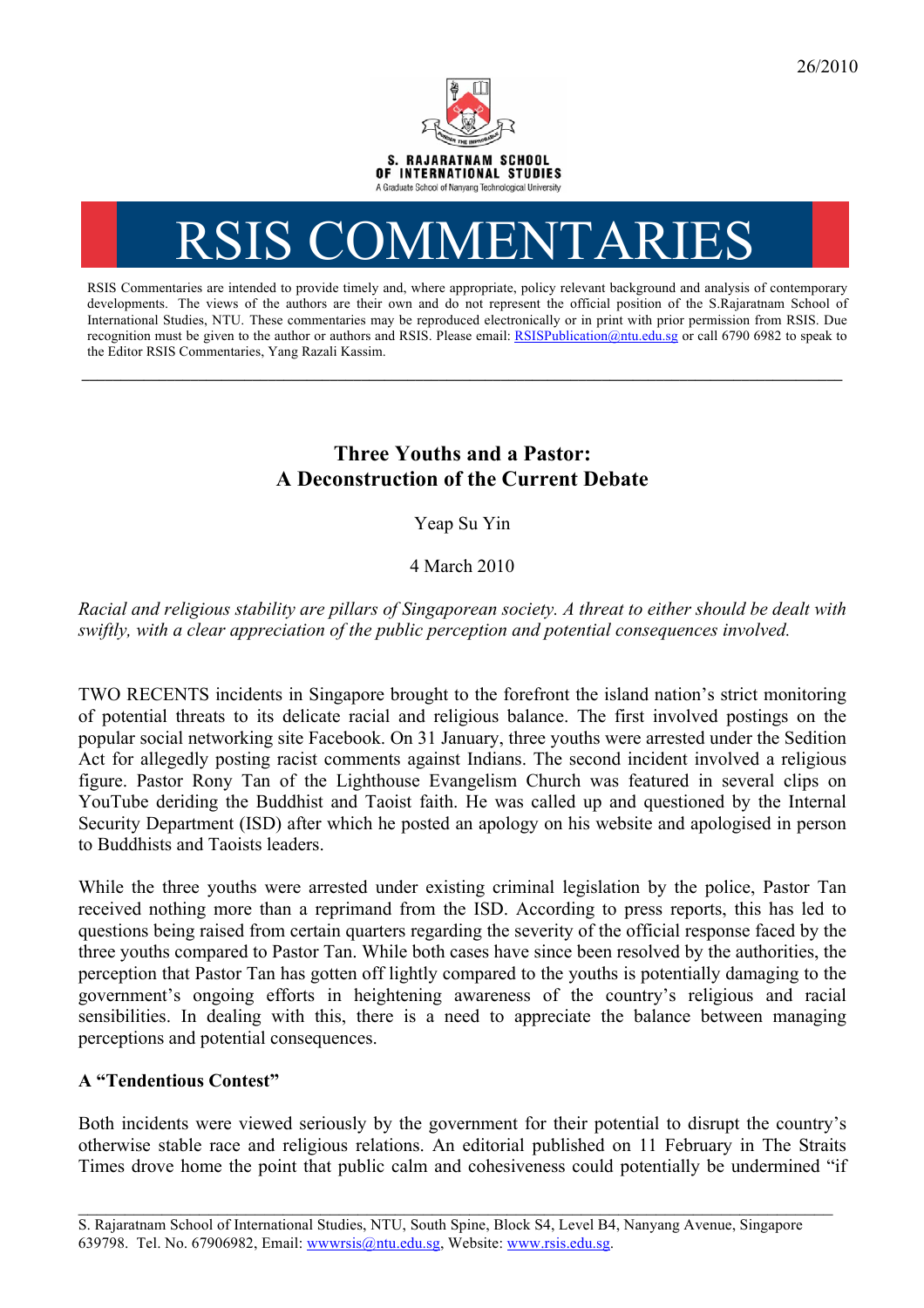religion were turned into a tendentious contest". However, the official response to both incidents had the unintended consequence of creating another "tendentious contest": public opinion is now divided over whether the official reaction to Pastor Tan's transgressions was severe enough compared with the treatment meted out to the three youths.

The rumblings were strong enough to elicit a response from Deputy Prime Minister and Home Affairs Minister Wong Kan Seng. In his response, DPM Wong pointed to the fact that being hauled up by the ISD is no less serious than being investigated by the police. He noted that "the bottom line in such cases is that we must ensure that the OB (out-of-bounds) markers are clear and that transgressions are dealt with in a balanced and professional manner".

One explanation for the difference in approach was that a complaint was made to the police regarding the Facebook incident which warranted an investigation under existing criminal laws. The result was that the youths were investigated under the Sedition Act which was recently invoked for offences with the potential to cause racial and religious unrest. In 2005, two bloggers were convicted and given jail sentences for posting anti-Malay and anti-Muslim comments while a third was given a probationary sentence of 24 months.

The Sedition Act was again used in 2009 against a Christian couple for possessing and distributing seditious publications with the potential of affecting racial and religious harmony. The fact that there is legislative strength behind the investigation on the three youths, which carries with it a potential jail sentence, cannot but underscore the seriousness of the official response to their actions.

In contrast, the ISD appeared to have dealt with Pastor Tan directly, stopping at the issuance of a reprimand against him. The distinction however is now superfluous given the fact that the youths will now not be charged. The youth who started the Facebook group was placed under the Ministry of Community Development, Youth and Sports' Guidance Programme while the other two were cautioned by the police.

It is however the pastor's status as head of a church which seems to have garnered comments that he should be made more accountable for his actions. A Straits Times article dated 10 February noted that many on and offline have argued that the pastor "reaches more hearts and minds than the three teenagers who posted their comments on Facebook".

## **Perception versus Pragmatism**

Perception does matter when it involves racial and religious issues. Both are long seen as keys to maintaining a cohesive society. So far, in dealing with both incidents, the government's stated objective of setting "out-of-bound" markers has been achieved. There is no doubt that the public has been made aware of what the transgressions are and the fact that the authorities would not tolerate such misbehaviour.

While the objective might have been met, the perception still lingers that the seriousness of the pastor's actions has not been matched with the official response taken given his position as head of a church. Is this important? Yes, if this in any way affects or influences public perception of the government's efforts in maintain religious harmony.

However, at the same time the government needs to take into account the consequences of proceeding with further action against the pastor. If the matter were to be pursued by, for example, arresting and filing charges against the pastor and bringing the matter to court, the ensuing publicity may be sensational. The fact that the pastor is an influential figure would be a disadvantage in this scenario. Can the country afford this type of publicity? Given present-day sensitivities, the answer is rather obvious: allowing the issue to ferment in a court of law may cause more damage than just allowing